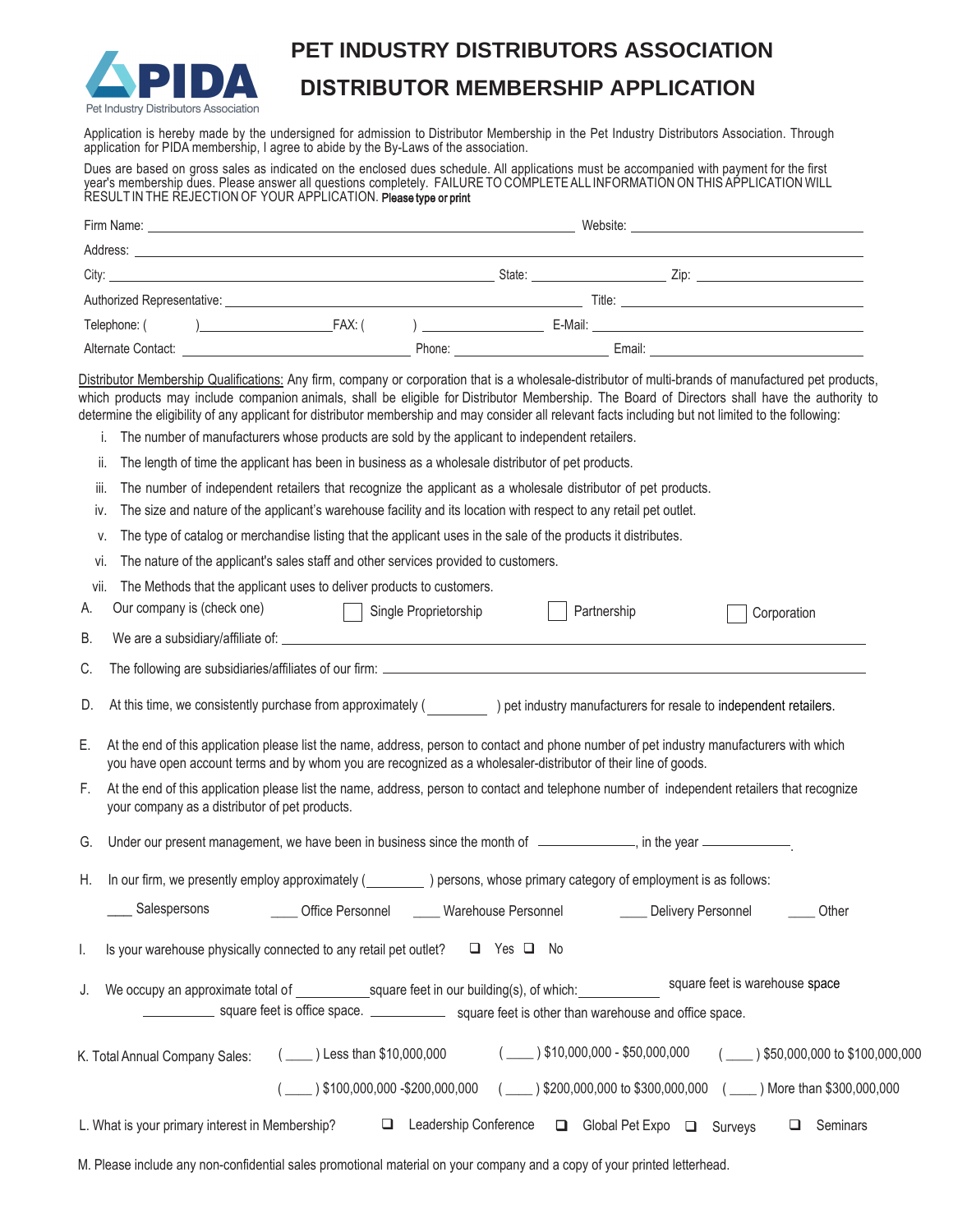### **PET INDUSTRY MANUFACTURERS**

#### *Provide list of pet industry manufacturers whose products are resold by applicant to independent pet retailers (required)*

| <b>COMPANY</b>                                                                                                                                                                                                                                                                                                                                                                                                                                                           | <b>EMAIL</b> | <b>CONTACT PERSON</b> |
|--------------------------------------------------------------------------------------------------------------------------------------------------------------------------------------------------------------------------------------------------------------------------------------------------------------------------------------------------------------------------------------------------------------------------------------------------------------------------|--------------|-----------------------|
|                                                                                                                                                                                                                                                                                                                                                                                                                                                                          |              |                       |
|                                                                                                                                                                                                                                                                                                                                                                                                                                                                          |              |                       |
|                                                                                                                                                                                                                                                                                                                                                                                                                                                                          |              |                       |
| 4. $\overline{\phantom{a}}$                                                                                                                                                                                                                                                                                                                                                                                                                                              |              |                       |
|                                                                                                                                                                                                                                                                                                                                                                                                                                                                          |              |                       |
| $\overline{\phantom{a}}$ 6. $\overline{\phantom{a}}$ $\overline{\phantom{a}}$ $\overline{\phantom{a}}$ $\overline{\phantom{a}}$ $\overline{\phantom{a}}$ $\overline{\phantom{a}}$ $\overline{\phantom{a}}$ $\overline{\phantom{a}}$ $\overline{\phantom{a}}$ $\overline{\phantom{a}}$ $\overline{\phantom{a}}$ $\overline{\phantom{a}}$ $\overline{\phantom{a}}$ $\overline{\phantom{a}}$ $\overline{\phantom{a}}$ $\overline{\phantom{a}}$ $\overline{\phantom{a}}$ $\$ |              |                       |
|                                                                                                                                                                                                                                                                                                                                                                                                                                                                          |              |                       |
|                                                                                                                                                                                                                                                                                                                                                                                                                                                                          |              |                       |
| $\overline{\phantom{a}}$ 9. $\overline{\phantom{a}}$ $\overline{\phantom{a}}$ $\overline{\phantom{a}}$ $\overline{\phantom{a}}$ $\overline{\phantom{a}}$ $\overline{\phantom{a}}$ $\overline{\phantom{a}}$ $\overline{\phantom{a}}$ $\overline{\phantom{a}}$ $\overline{\phantom{a}}$ $\overline{\phantom{a}}$ $\overline{\phantom{a}}$ $\overline{\phantom{a}}$ $\overline{\phantom{a}}$ $\overline{\phantom{a}}$ $\overline{\phantom{a}}$ $\overline{\phantom{a}}$ $\$ |              |                       |
| $10.$ $\overline{\phantom{a}}$                                                                                                                                                                                                                                                                                                                                                                                                                                           |              |                       |
|                                                                                                                                                                                                                                                                                                                                                                                                                                                                          |              |                       |
| $\frac{12.}{2}$ . The contract of the contract of the contract of the contract of the contract of the contract of the contract of the contract of the contract of the contract of the contract of the contract of the contract of                                                                                                                                                                                                                                        |              |                       |
|                                                                                                                                                                                                                                                                                                                                                                                                                                                                          |              |                       |
| $\frac{1}{4}$                                                                                                                                                                                                                                                                                                                                                                                                                                                            |              |                       |
|                                                                                                                                                                                                                                                                                                                                                                                                                                                                          |              |                       |
| $\frac{16.}{2}$                                                                                                                                                                                                                                                                                                                                                                                                                                                          |              |                       |
|                                                                                                                                                                                                                                                                                                                                                                                                                                                                          |              |                       |
|                                                                                                                                                                                                                                                                                                                                                                                                                                                                          |              |                       |
| 19.<br><u> 1989 - Andrea Santa Alemania, amerikana amerikana amerikana amerikana amerikana amerikana amerikana amerikana</u>                                                                                                                                                                                                                                                                                                                                             |              |                       |
| 20.                                                                                                                                                                                                                                                                                                                                                                                                                                                                      |              |                       |
|                                                                                                                                                                                                                                                                                                                                                                                                                                                                          |              |                       |
|                                                                                                                                                                                                                                                                                                                                                                                                                                                                          |              |                       |
|                                                                                                                                                                                                                                                                                                                                                                                                                                                                          |              |                       |
|                                                                                                                                                                                                                                                                                                                                                                                                                                                                          |              |                       |
| 25.                                                                                                                                                                                                                                                                                                                                                                                                                                                                      |              |                       |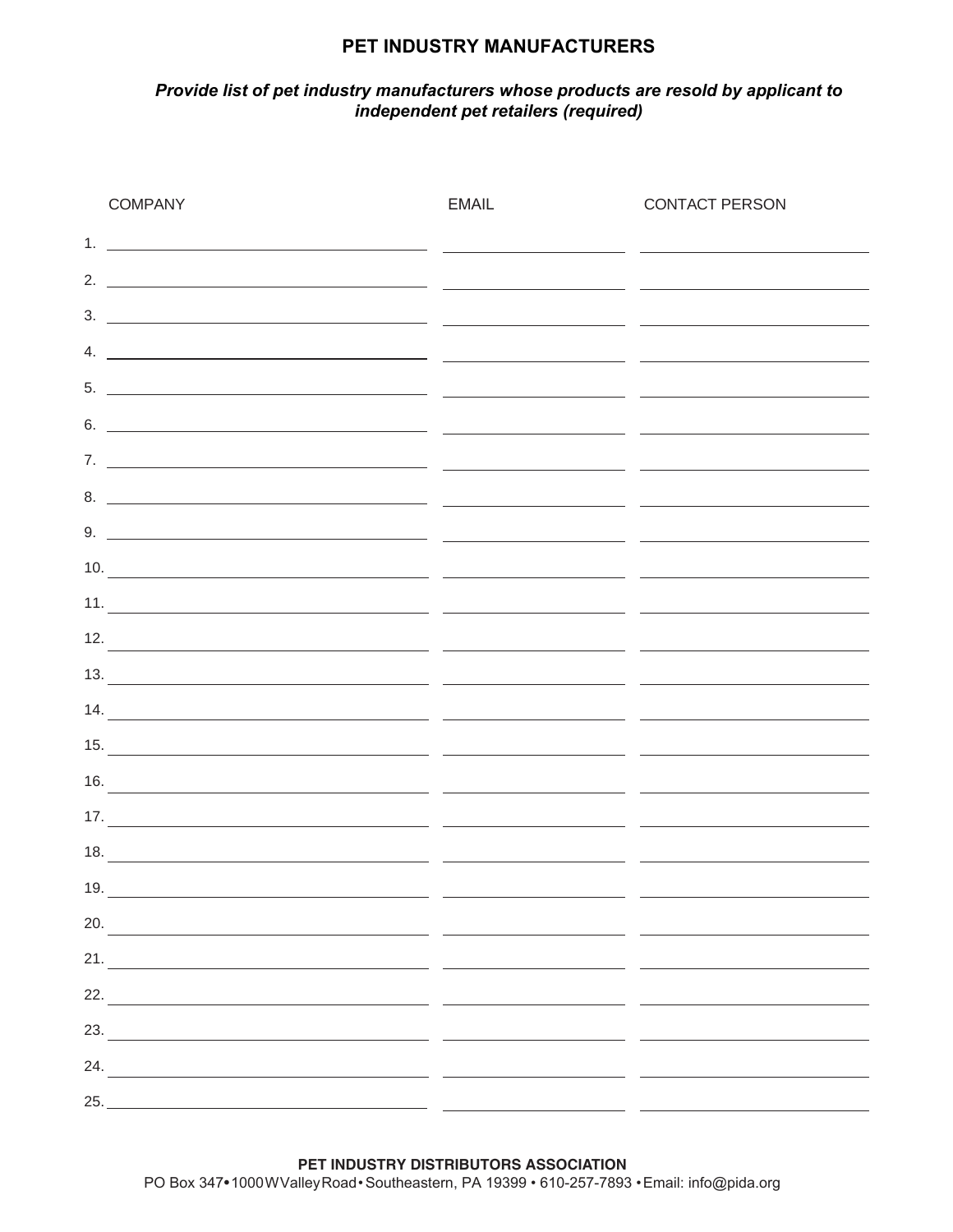#### **INDEPENDENT RETAILERS**

#### *List independent retailers who recognize applicant as wholesaler - distributor of pet products (required)*

| <b>COMPANY</b> | <b>EMAIL</b>                 | <b>CONTACT PERSON</b>                                                                                                                                                                                                                                                                                                                                                                                                                                                    |
|----------------|------------------------------|--------------------------------------------------------------------------------------------------------------------------------------------------------------------------------------------------------------------------------------------------------------------------------------------------------------------------------------------------------------------------------------------------------------------------------------------------------------------------|
|                |                              |                                                                                                                                                                                                                                                                                                                                                                                                                                                                          |
|                |                              |                                                                                                                                                                                                                                                                                                                                                                                                                                                                          |
|                |                              | $\frac{1}{2}$ . The contract of the contract of the contract of the contract of the contract of the contract of the contract of the contract of the contract of the contract of the contract of the contract of the contract of t                                                                                                                                                                                                                                        |
|                |                              | 4. $\overline{\phantom{a}}$                                                                                                                                                                                                                                                                                                                                                                                                                                              |
|                |                              |                                                                                                                                                                                                                                                                                                                                                                                                                                                                          |
|                |                              | $\overline{\phantom{a}}$ 6. $\overline{\phantom{a}}$ $\overline{\phantom{a}}$ $\overline{\phantom{a}}$ $\overline{\phantom{a}}$ $\overline{\phantom{a}}$ $\overline{\phantom{a}}$ $\overline{\phantom{a}}$ $\overline{\phantom{a}}$ $\overline{\phantom{a}}$ $\overline{\phantom{a}}$ $\overline{\phantom{a}}$ $\overline{\phantom{a}}$ $\overline{\phantom{a}}$ $\overline{\phantom{a}}$ $\overline{\phantom{a}}$ $\overline{\phantom{a}}$ $\overline{\phantom{a}}$ $\$ |
|                |                              |                                                                                                                                                                                                                                                                                                                                                                                                                                                                          |
|                |                              |                                                                                                                                                                                                                                                                                                                                                                                                                                                                          |
|                |                              | $\overline{\phantom{a}}$ 9. $\overline{\phantom{a}}$ $\overline{\phantom{a}}$ $\overline{\phantom{a}}$ $\overline{\phantom{a}}$ $\overline{\phantom{a}}$ $\overline{\phantom{a}}$ $\overline{\phantom{a}}$ $\overline{\phantom{a}}$ $\overline{\phantom{a}}$ $\overline{\phantom{a}}$ $\overline{\phantom{a}}$ $\overline{\phantom{a}}$ $\overline{\phantom{a}}$ $\overline{\phantom{a}}$ $\overline{\phantom{a}}$ $\overline{\phantom{a}}$ $\overline{\phantom{a}}$ $\$ |
|                |                              | $10.$ $\overline{\phantom{a}}$                                                                                                                                                                                                                                                                                                                                                                                                                                           |
|                |                              |                                                                                                                                                                                                                                                                                                                                                                                                                                                                          |
|                |                              |                                                                                                                                                                                                                                                                                                                                                                                                                                                                          |
|                |                              |                                                                                                                                                                                                                                                                                                                                                                                                                                                                          |
|                |                              |                                                                                                                                                                                                                                                                                                                                                                                                                                                                          |
|                |                              |                                                                                                                                                                                                                                                                                                                                                                                                                                                                          |
|                |                              | $\frac{16.}{2}$                                                                                                                                                                                                                                                                                                                                                                                                                                                          |
|                |                              |                                                                                                                                                                                                                                                                                                                                                                                                                                                                          |
|                |                              |                                                                                                                                                                                                                                                                                                                                                                                                                                                                          |
|                | 19. $\overline{\phantom{a}}$ |                                                                                                                                                                                                                                                                                                                                                                                                                                                                          |
|                |                              |                                                                                                                                                                                                                                                                                                                                                                                                                                                                          |
|                |                              |                                                                                                                                                                                                                                                                                                                                                                                                                                                                          |
|                |                              |                                                                                                                                                                                                                                                                                                                                                                                                                                                                          |
|                |                              |                                                                                                                                                                                                                                                                                                                                                                                                                                                                          |
| 24.            |                              | <u> 1980 - Andrea Andrew Maria (h. 1980).</u><br>1980 - Andrew Maria (h. 1980).                                                                                                                                                                                                                                                                                                                                                                                          |
|                |                              |                                                                                                                                                                                                                                                                                                                                                                                                                                                                          |